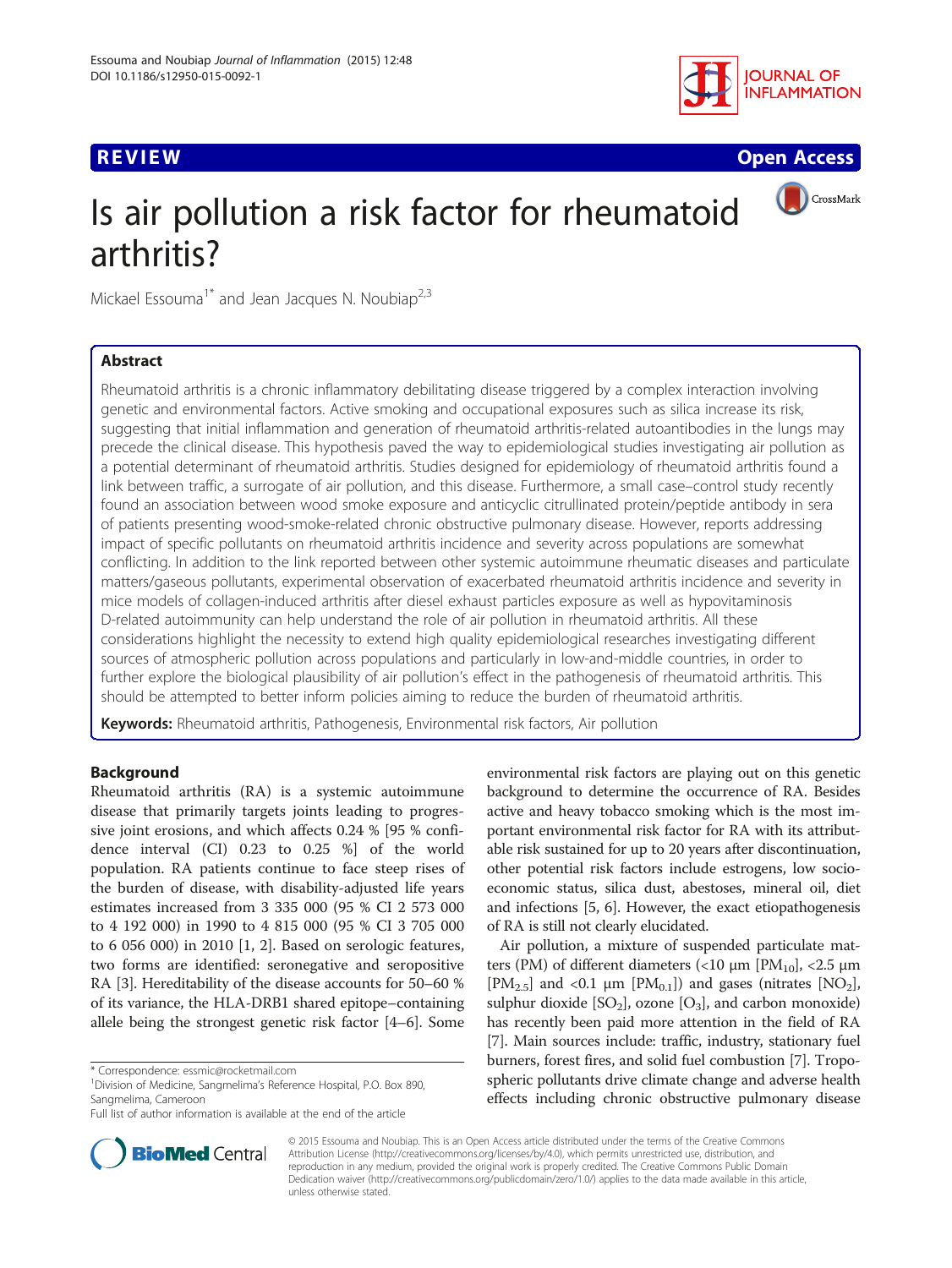(COPD), cancers, cataracts, stillbirths, and cardiovascular diseases [\[7](#page-5-0)].

Assuming that active smoking and occupational exposures increase the risk of RA, it was suggested that initial inflammation and production of RA-related autoantibodies in the lungs may lead to RA [\[4](#page-5-0)]. This idea together with the inflammation-related burden of disease attributable to atmospheric pollution guided epidemiological studies of air pollution in relation to RA, in view of eventual preventive strategies.

## A link between sources of air pollution and rheumatoid arthritis

Currently, the association between sources of atmospheric pollution and RA has been investigated in three large epidemiological studies: the Nurses' Health Study (NHS) in the United States [\[8](#page-5-0), [9\]](#page-5-0), the British Colombian (BC) study in Canada[\[10\]](#page-5-0), and the Swedish Epidemiological Investigation of Rheumatoid Arthritis (EIRA) [\[11, 12](#page-5-0)]. In the NHS, association of distance to road-a marker of traffic pollution exposure- and incidence of RA was studied in 90297 women. After adjustment for multiple confounders (age, calendar year, race, cigarette smoking, parity, lactation, menopausal status and hormone use, oral contraceptive use, body mass index, physical activity, and census-tract-level median income and house value), women living within 50 m of a road had an incremented risk of RA compared with those living 200 m or farther away (hazard ratio  $|HR| = 1.31$ ; 95 % CI 0.98– 1.74) [\[8](#page-5-0)]. This finding was more consistent among nonsmokers (HR = 1.62; 95 % CI, 1.04–2.52). Similarly, the BC study assessed the effects of proximity to traffic, ambient air pollution, and community noise on the risk of developing RA using health records of 640041 subjects at risk of developing RA in the Border Air Quality Study cohort. Residential proximity to traffic five years prior to RA diagnosis, but consistently not noise, was associated with an increased risk of RA; with highest risks noted for highways and with greater proximity. Since health service records did not contain informations on low socioeconomic status, nonwhite race, and smoking which are all risk factors for RA highly prevalent close to roadways, the authors did not adjust for these factors in statistical analyses. Nevertheless, there was little confounding due to neighborhoodlevel income, and smoking was unlikely to be an important confounder according to sensitivity analyses [\[10](#page-5-0)]. Additionally, Sigari et al. [\[13](#page-5-0)] recently found significantly elevated anticyclic citrullinated protein/peptide antibody (ACPA) levels in 56 wood smoke-induced COPD patients compared to 56 tobacco-induced COPD patients, and to 56 healthy controls. It is noteworthy that ACPA (the most specific biological markers with predictive and prognostic value in RA patients) are elevated in patients' sera five to 10 years prior to diagnosis with RA [[4, 11, 12, 14](#page-5-0)], suggesting that factors initiating autoimmunity in RA may act before appearance of symptoms and signs characteristic of clinical disease. In this sense, wood smoke might be a risk factor for RA. However, tropospheric pollutants including  $PM_{10}$  $PM_{2.5}$ ,  $SO_2$ , and  $NO_2$  were associated with RA neither in the NHS [[9](#page-5-0)], nor in the BC study [[10\]](#page-5-0). In the same way, the EIRA Swedish population-based study of 1497 incident RA patients compared with 2536 age and sex matched controls investigated the impact of an interquartile range increase (2 μg/m<sup>3</sup> for PM<sub>10</sub>, 8 μg/m<sup>3</sup> for SO<sub>2</sub>, and 9  $\mu$ g/m<sup>3</sup> for NO<sub>2</sub>) in each pollutant from traffic and home heating sources in the 5th, 10th, and 20th years prior to symptom onset (considering increment of ACPA titers five to 10 years before occurrence of clinical signs and symptoms of RA) and average exposure on the risk of all RA and the risk of RA serologic features. Total RA risks were increased for exposure to the gaseous pollutants ( $NO<sub>2</sub>$  and  $SO<sub>2</sub>$ ) in the 10th year before onset, but were no more statistically significant after adjustment for smoking and education (odds ratio  $[OR] = 1.18, 95 % CI 0.97–1.43]$  and  $OR = 1.09, 95 % CI:$ 0.99–1.19) for  $SO_2$  and  $NO_2$  respectively). Stronger elevated risks at the same time point were noted for ACPA-negative RA cases even after adjustment for smoking and education (OR = 1.48, 95 % CI 1.13-1.95 and OR = 1.22, 95 % CI 1.07-1.40 for  $SO_2$  and  $NO_2$  re-spectively) [[12](#page-5-0)]. Discrepant results about  $NO<sub>2</sub>$  and  $SO<sub>2</sub>$ between studies indicate the necessity to better clarify their role in the pathogenesis of RA [\[8](#page-5-0), [10](#page-5-0), [12](#page-5-0)], as well as that of PM which can be formed from these gases by enucleation in the air [[7\]](#page-5-0), and considering the high correlation between  $NO<sub>2</sub>$  and  $PM<sub>10</sub>$  [[12\]](#page-5-0). Furthermore, results have not been verified across populations including different age groups, especially the ageing population which is more at risk of developing RA [\[1](#page-5-0)], and mixed ancestries. Moreover, a major shortcoming of the study by Hart el al. [[9\]](#page-5-0) which examined the association between specific pollutants and incident RA within the NHS was the lack of informations necessary for assessment of the impact of each nurses' total air pollution exposure experience on the incidence of RA (amount of time spent at each home address, exposure to pollutants at locations other than the residence, exposure models that can perfectly predict personal exposures) [[9\]](#page-5-0). In addition, the follow up period of the BC cohort was probably shorter than the induction period of tropospheric pollutants [[10\]](#page-5-0). Taken together, sources of air pollution including traffic and probably solid fuels are associated with RA, but smoking may attenuate this association. Yet, inconclusiveness persists regarding the role of tropospheric pollutants including  $NO<sub>2</sub>$ ,  $SO<sub>2</sub>$  and PM. Indirect arguments can help support the role of these pollutants in the pathogenesis of RA.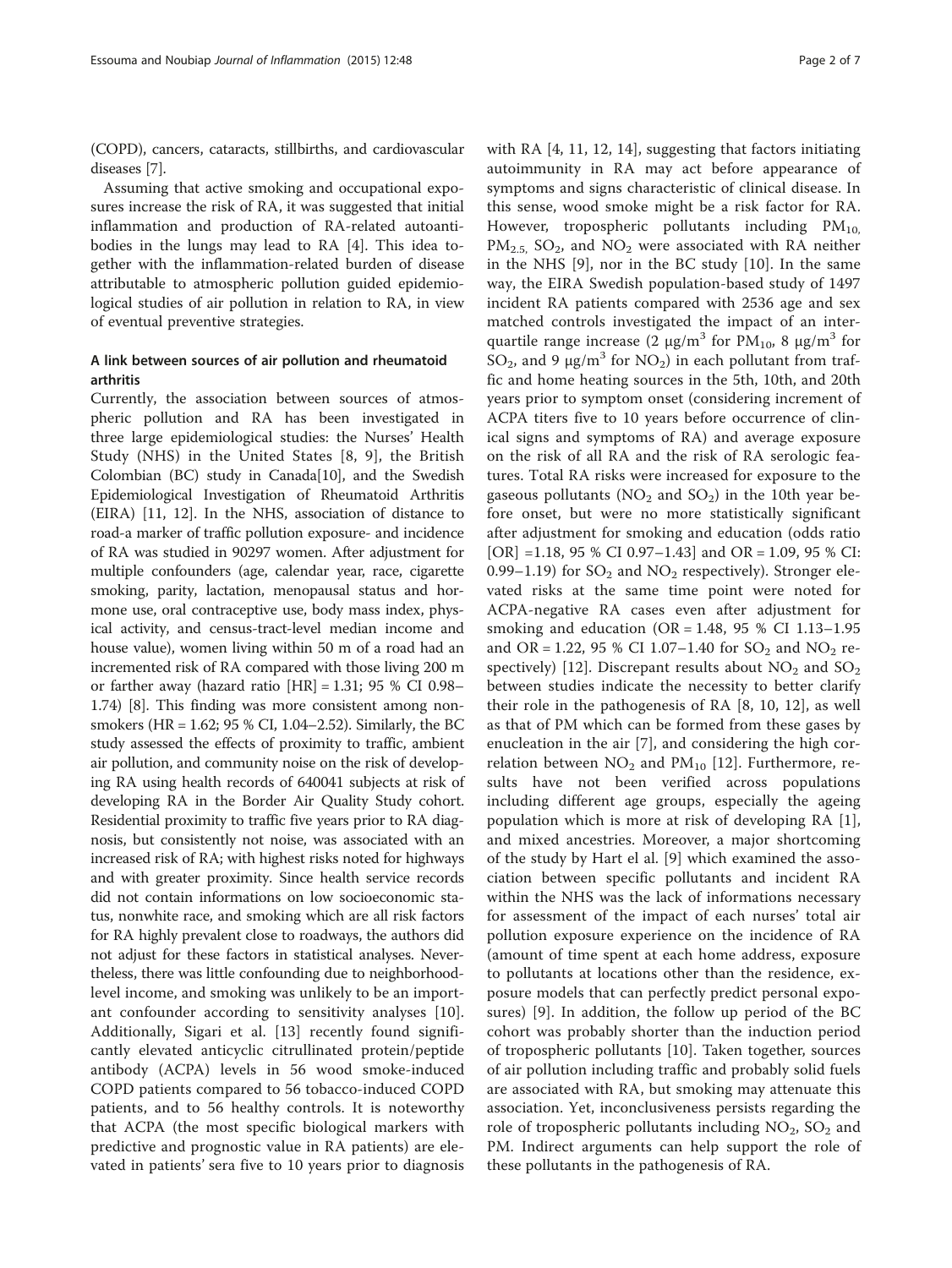## Indirect evidence for a potential link between air pollution and rheumatoid arthritis

Despite sparse literature on air pollution and RA per se, tropospheric pollutants have repeatedly been associated with various systemic autoimmune rheumatic diseases (SARDs) [\[15](#page-5-0)–[18\]](#page-5-0). In particular,  $PM<sub>2.5</sub>$  levels 24 h–48 h before visits were significantly associated with antidouble stranded DNA serum specific autoantibodies in 237 Canadian patients followed up for systemic lupus erythematosus (SLE) during a time frame of seven years [[15\]](#page-5-0). Likewise, a Brazilian study reported a link between  $SO<sub>2</sub>$  exposures 14 days earlier and increased hospital admissions for pediatric autoimmune rheumatic diseases [[16\]](#page-5-0). Moreover, Bernatsky et al. recently studied associations between local-scale ambient  $NO<sub>2</sub>$  and  $PM<sub>2.5</sub>$  in Calgary, Alberta-Canada, using Land Use Regression models (a preferred approach for exposure estimation including individual exposure estimation) and SARDs (SLE, Sjogren's Syndrom, scleroderma, polymyositis, dermatomyositis, or undifferentiated connective tissue disease) [\[17\]](#page-5-0). Resultantly, ambient  $PM_{2.5}$  levels but not  $NO<sub>2</sub>$  are strongly associated with SARDs in Alberta (OR adjusted for age, sex and income = 1.10, 95 % CI 1.01–1.22).

Based on the aforementioned studies and the small amount of data addressing air pollution in relation to RA together with extrapolations from relevant data in other areas, RA could be associated with PM, but also  $NO<sub>2</sub>$ ,  $SO<sub>2</sub>$  and  $O<sub>3</sub>$  exposures as well. Indeed, PM pollutants are the most toxic tropospheric pollutants for allcause morbidity and mortality associated with air pollutants [[19](#page-5-0)–[22](#page-5-0)]. In addition, they have been associated with other SARDs [[15, 17\]](#page-5-0). Still, they can interact with gaseous pollutants that have been associated with RA [\[11](#page-5-0)], and even result from their transformation [\[22\]](#page-5-0). Most importantly, exposure to diesel exhaust particles (nano PM) during arthritis development exacerbated incidence and severity of RA in mice models of collagen-induced arthritis [\[23, 24\]](#page-5-0). However,  $NO<sub>2</sub>$  and  $SO<sub>2</sub>$  linked with RA in the EIRA study [\[11](#page-5-0)], and  $O_3$  linked with risk of RA in the BC study [[10\]](#page-5-0) all appear less toxic than PM and their respective concentrations highly depend on their complex interactions. Furthermore,  $NO<sub>2</sub>$  may essentially serve as a proxy for PM, and  $O_3$  increases permeability of the respiratory epithelium to PM, hence exacerbating their actions [[22](#page-5-0)].

Reports on the precise mechanistic link between these specific air pollutants and RA are somewhat conflicting. Anyhow, extrapolating from studies on air pollution and respiratory diseases [\[21](#page-5-0), [22](#page-5-0)] as well as studies on air pollution and other SARDs [\[15](#page-5-0)–[17\]](#page-5-0) together with knowledge on mechanism of action of tropospheric pollutants [[15](#page-5-0)–[24](#page-5-0)], local lung and systemic oxidative stress and inflammation may be the central underlying mechanism

[[4, 18, 19, 25, 26\]](#page-5-0). In particular, free reactive oxygen species released by fine/ultrafine PM or gaseous pollutants inhaled in the respiratory tract are capable of activating nuclear factor ƙappa B (NF-ƙB), a key regulator for proinflammatory cytokine production in RA patients [[18](#page-5-0), [19, 25\]](#page-5-0), leading to excess T helper lymphocyte type1 (Th1) production of tumor necrosis factor alpha, interleukin-1 and interleukin-6 [\[25\]](#page-5-0). These cytokines stimulate resting monocytes to mature dendritic cells which then present autoantigens, co-stimulating selfreactive T lymphocytes that migrate to target tissues (preferentially synovial joints), and cause destruction of cells expressing autoantigens [[18\]](#page-5-0). Hence, there is persistent amplified chronic inflammation, a major prerequisite for protein bounded arginine citrullination and subsequent ACPA production that will later on lead to clinical signs of RA in genetically susceptible individuals [\[4, 26](#page-5-0)]. Moreover, reactive oxygen species per se are capable of worsening RA through induction of periarticular bone erosion [[26\]](#page-5-0).

Beyond oxidative stress, air pollution might further contribute to RA development and exacerbation through hypovitaminosis D [[27](#page-5-0)–[30](#page-5-0)]. Remarkably, the link between air pollution and low serum vitamin D has been investigated in astonishingly few cross-sectional studies [[31](#page-5-0)–[33](#page-5-0)]. Agarwal et al. [[31\]](#page-5-0) compared serum total 25 hydroxycholecalciferol (25-OH-D)-the best indicator of vitamin D storage- of 34 infants (aged 9–24 months) and toddlers in Mori Gate–a highly polluted area- with serum total 25-OH-D of a similar number of age and sex matched controls living in Gurgaon, a less polluted area. Mori Gate inhabitants had significantly lower mean serum 25-OH-D compared with Guargaon inhabitants  $(11.7 \pm 7 \text{ ng/ml vs } 27.1 \pm 7 \text{ ng/ml}, p < 0.001)$  [\[31](#page-5-0)]. Another study [\[32](#page-5-0)] evaluated the characteristics and prevalence of subjects with serum 25-OH- D less than 75 nmol/l among 85 postmenopausal women engaging in outdoor activities in either Brussels (urban highly polluted area) or the countryside (rural less polluted area) and recruited from the rheumatology outpatient clinic. Despite a higher sun exposure index (113 vs. 87,  $P < 0.001$ ), city dwellers had a higher prevalence of serum 25-OH- D less than 75 nmol/l (84 % vs. 38 %) when compared with rural residents. Furthermore, Hosseinpanah et al. [[33\]](#page-5-0) studied the role of air population on serum total 25-OH-D in 200 healthy middle aged Iranian women divided into two groups with respect to the level of pollution in their residence: 100 women living in Tehran (highly polluted) and 100 women living in Ghazvin. After adjustment for important determinants of vitamin D status including age, body mass index, daily dietary vitamin D, calcium, phosphorus, protein, and the levels of sunlight exposure, living in higher polluted area was associated with lower levels of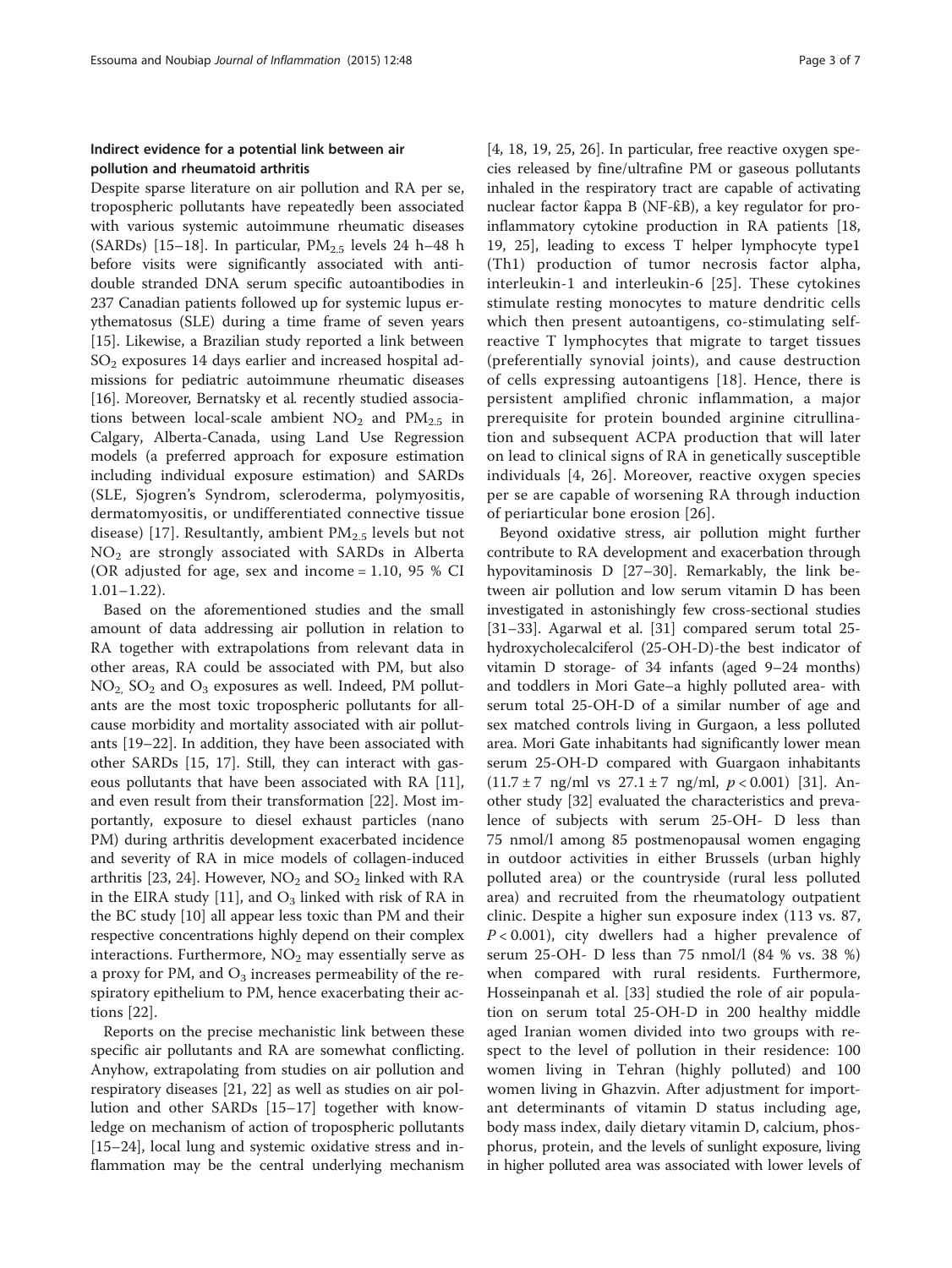serum 25-OH-D [[33](#page-5-0)]. Particularly relevant here, ~90 % of the body's requisites for vitamin D are covered by skin synthesis in presence of sun's ultraviolet B (UVB) radiations [[33](#page-5-0)]. Also, 99 % of UVB radiations with wavelength 291–320 nm are absorbed by the ozone layer which is increased in situations of incremented air pollution levels [[30](#page-5-0)]. Along with  $O_3$ , NO<sub>2</sub> and SO<sub>2</sub> can absorb UVB in polluted atmosphere, thus reducing the effectiveness of sun exposure on skin synthesis of vitamin D [\[30\]](#page-5-0). Therefore, air pollution lowers serum vitamin D independently of sun exposure and other determinants of vitamin D status, probably through UVB radiations absorption by gaseous pollutants, and could thus increment RA incidence.

In fact, the active form of vitamin D, 1,25-dihydroxyvitamin  $D_3$  [1,25(OH)<sub>2</sub>D<sub>3</sub>], acts as an immunomodulator by binding to vitamin D receptor (VDR) besides its meta-bolic activities [[27](#page-5-0)–[30, 33](#page-5-0)]. Remarkably,  $1,25(OH)_{2}D_{3}$  is capable of inducing natural killer and T regulatory cells, thereby preventing autoimmunity [[27\]](#page-5-0). Furthermore, 1,25  $(OH)<sub>2</sub>D<sub>3</sub>$  suppresses Th1 responses via interferon-γ inhibition, prevents monocyte differentiation into dendritic cells as well as antibody formation, and downregulates NF-ƙB [[27](#page-5-0)].

Altogether, local lung and systemic oxidative stress along with hypovitaminosis D may trigger RA in the context of air pollution (Fig. 1).

## Air pollution and rheumatoid arthritis with focus on low-and-middle income countries

Considering that majority of the world population resides in low-and-middle-income countries (LMICs), the number of affected people in this part of the world are projected to increase in the upcoming years. For instance, with an additional prevalence of 0.1 %, four



pathways are represented (blue, brown, red, and green arrows). Blue arrows: free reactive oxygen species released by fine/ultrafine particulate matter (PM) inhaled in the respiratory activate nuclear factor ƙappa B (NF-ƙB) that stimulates the production of tumor necrosis factor alpha (TNF-α), interleukin 1 (IL1) and interleukin 6 (IL6) by T helper lymphocytes type 1 (Th1). These cytokines stimulate resting monocytes to mature dendritic cells which then present autoantigens, co-stimulating self-reactive T lymphocytes that migrate to target tissues (preferentially synovial joints), and cause destruction of cells expressing autoantigens and thereby joint inflammation and erosion. Brown arrows: free reactive oxygen species cause chronic lung and systemic inflammation that enhance citrullination of arginine amino acid residues into citrullinated proteins/peptides. These citrullinated products induce anticyclic citrullinated protein/peptide antibodies (ACPAs) production that will later on lead to immune reaction through binding to cellular Fc receptors and complement activation, and finally cause joint inflammation and erosion. Red arrow: reactive oxygen species per se can worsen joint inflammation and erosion. Green arrows: Reduced ultraviolet B (UVB) radiation levels lead to decreased skin synthesis of 1,25-dihydroxyvitamin D<sub>3</sub> [1,25(OH)<sub>2</sub>D<sub>3</sub>] which acts as an immunomodulator through vitamin D receptor (VDR) activation. Resultantly, immunomodulatory activities of 1,25(OH)<sub>2</sub>D<sub>3</sub> represented by green doted arrows are not met, and RA can develop. IFN-γ interferon gamma; NK natural killer cells; and Treg T regulatory cells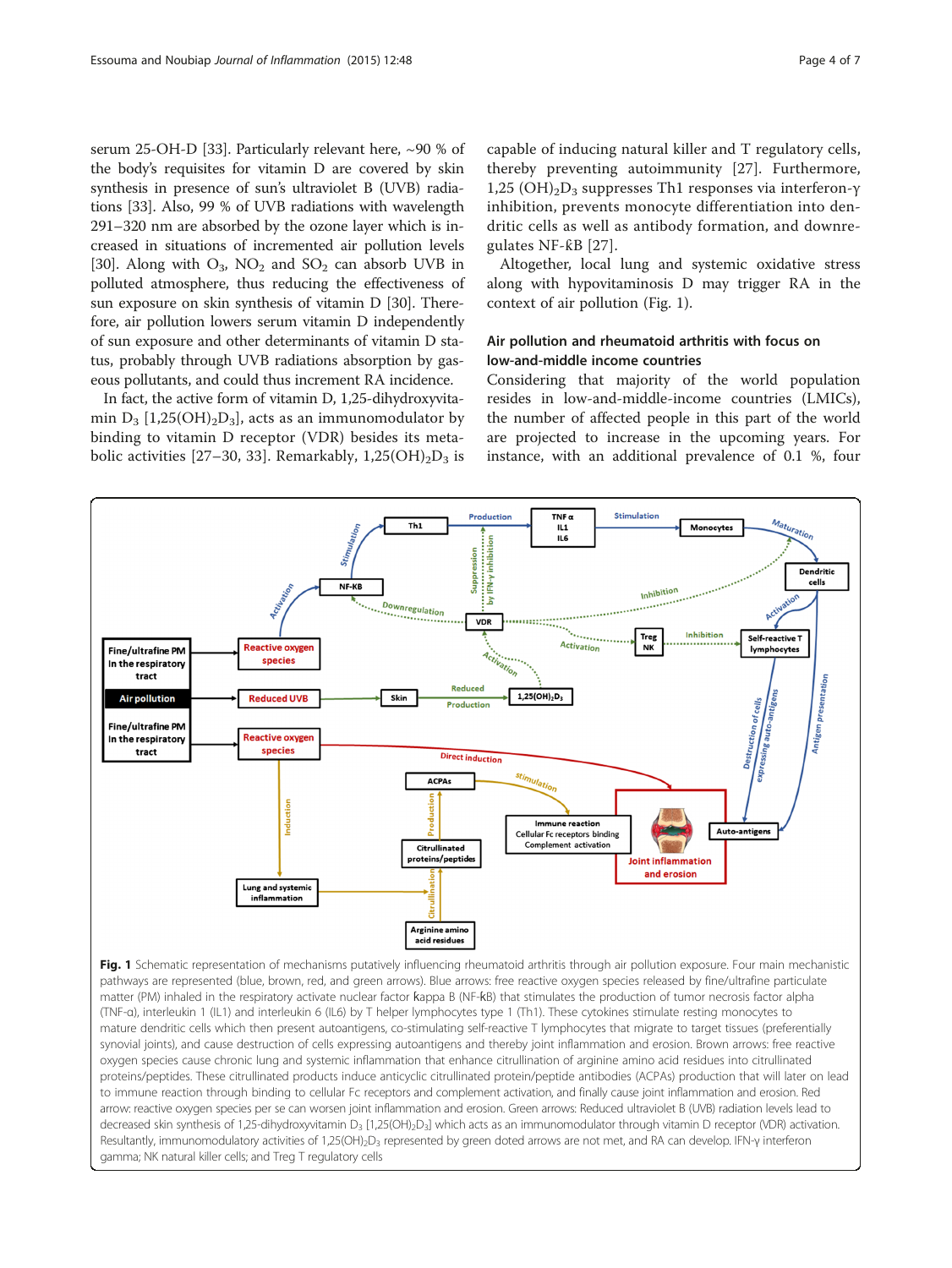million supplemental individuals might be affected [\[34](#page-5-0)]. Furthermore, a low socio-economic status has been associated with both increased risk of developing RA and increased mortality of RA patients [\[35\]](#page-5-0). Yet, RA is neglected in LMICs undoubtedly because of gaps in estimates of the burden of disease along with lack of communication strategies informing policy makers on the urgency of the problem [[34\]](#page-5-0).

As concerns sub-Saharan Africa, potential RA genetic background and environmental risk factors are quite different from those of other parts of the world despite an overall similar phenotype [[4, 14](#page-5-0), [36](#page-5-0)–[38\]](#page-5-0). Notheworthy, smoking is not a risk factor for RA in this population [[14, 36\]](#page-5-0). Hence, RA in Black Africans may be determined by specific genetic and environmental factors such as lower socio-economic status, and infections [[4, 14, 37](#page-5-0)]. But the role of infections is controversial [[14, 36\]](#page-5-0), with parasitic infections suggested to protect against RA in Sub-Saharan Africa since they rage at endemic levels in that area [[14, 39,](#page-5-0) [40](#page-6-0)]. Admittedly, parasites cannot resist in a milieu characterized by amplified immuno-inflammatory activation. Subsequently, the protection against RA is probably a consequence of defense mechanisms developed by parasites to survive in the host organism [[39](#page-5-0), [40](#page-6-0)]. Along this line, ES-62, a glycoprotein secreted by a filarial nematode called Acanthocheilonema viteae has been shown to restore interleukin-10 producing regulatory B cells (Breg) in collagen-induced arthritis mice models [[39](#page-5-0)]. It is notable that IL-10 is an anti-inflammatory cytokine associated with downregulation of Th1/Th17 responses [\[39\]](#page-5-0). Therefore, it appears necessary to pursue research of risk factors for RA in sub-Saharan Africa, and air pollution could be a plausible, if not the most important candidate.

Household air pollution (HAP) defined as "air pollution generated by household fuel combustion, leading to indoor air pollution, and contributing to ambient air pollution" [[41\]](#page-6-0) is mostly prevalent in LMICs where nearly three million people still rely on solid fuels for heating, cooking and lighting [[21,](#page-5-0) [41](#page-6-0)–[43\]](#page-6-0) resulting in approximately 4.3 million premature deaths worldwide [[41\]](#page-6-0). Still, peak prevalences of HAP exposure worldwide occur in sub-Saharan Africa (77 % with the number of affected individuals almost doubled from 333 million to 646 million over three decades) and Southeast Asia (61 %) [[21](#page-5-0)]. Of note, this prevalence also varies within countries, with up to 100 % households concerned in some rural areas [\[44](#page-6-0)]. Moreover, individuals with a lower socioeconomic status have an incremented risk of exposure to atmospheric pollution compared with individuals who have high incomes (differential exposure) [\[11,](#page-5-0) [45](#page-6-0), [46](#page-6-0)]. Likewise, people with a lower socioeconomic status are at increased risk of developing air pollution-related health hazards compared with those who have a higher socioeconomic

status (differential susceptibility) [\[11,](#page-5-0) [45, 46](#page-6-0)]. Taken collectively, poverty increases the risk of air pollution and exacerbates its consequences. Hence, Africa and Southeast Asia may carry the heaviest burden of air pollution.

RA has been associated with a lower socioeconomic status [\[5, 35\]](#page-5-0) which may be a marker for residential exposure to air pollution [[11](#page-5-0)]. Indeed, it is a confounder of the association between tropospheric pollutants and RA [[9, 11\]](#page-5-0). In this light, results from the NHS which failed to demonstrate any association between RA and specific pollutants [\[9](#page-5-0)] are unlikely to be generalized in impoverished societies given the high economic status of the included nurses thus residing in less polluted areas [\[9](#page-5-0)], unlike populations from LMICs.

In total, the burden of RA and increased atmospheric pollution coincide in LMICs-especially in sub-Saharan Africa and Southeast Asia- with poverty raising the risk of air pollution and exacerbating air pollution. However, there is still a small amount of data on air pollution and RA coming from LMICs.

### Conclusion

Traffic, a surrogate of air pollution, has been associated with incident RA. Whether this environmental factor is causally associated with RA across populations is still a matter of debate. Based on indirect arguments, as well as exacerbation of RA incidence and severity in mice models of collagen-induced arthritis after diesel exhaust particles exposure, local lung and systemic oxidative stress together with vitamin D deficiency-related autoimmunity may help to clarify a putative mechanistic link between tropospheric pollutants and RA. Additional welldesigned epidemiological studies investigating different sources of air pollution and specific pollutants in relation to RA across populations, especially in LMICs are thus needed to better explore the biological plausibility of air pollutions' effects in RA. If a causal relationship is confirmed, then health policies should be made to reduce the burden of RA.

#### Abbreviations

25-OH-D: 25-hydroxycholecalciferol; 1,25(OH)<sub>2</sub>D<sub>3</sub>: 1,25-dihydroxyvitamin D<sub>3</sub>; ACPA: Anticyclic citrullinated protein/peptide antibody; BC: British Colombian study; COPD: Chronic obstructive pulmonary disease; EIRA: Epidemiological Investigation of Rheumatoid Arthritis; HAP: Household air pollution; HR: Hazard ratio; LMICs: Low-and-middle-income countries; NF-ƙB: Nuclear factor Kappa B; NHS: Nurses' health study; NO<sub>2</sub>: Nitrates; OR: Odds ratio;  $O_3$ : Ozone; PM: Particulate matters; PM $_{0.1}$ : Particulate matter with an aerodynamic diameter less than 0.1 μ;  $PM_{2.5}$ : Particulate matter with an aerodynamic diameter less than 2.5 μ;  $PM<sub>10</sub>$ : Particulate matter with an aerodynamic diameter less than 10 μ; RA: Rheumatoid arthritis; SARDs: Systemic autoimmune rheumatic diseases; SLE: Systemic lupus erythematosus; SO<sub>2</sub>: Sulphur dioxide; Th1: T helper lymphocyte type 1; UVB: Ultraviolet B radiations; VDR: Vitamin D receptor.

#### Competing interests

The authors declare that they have no competing interests.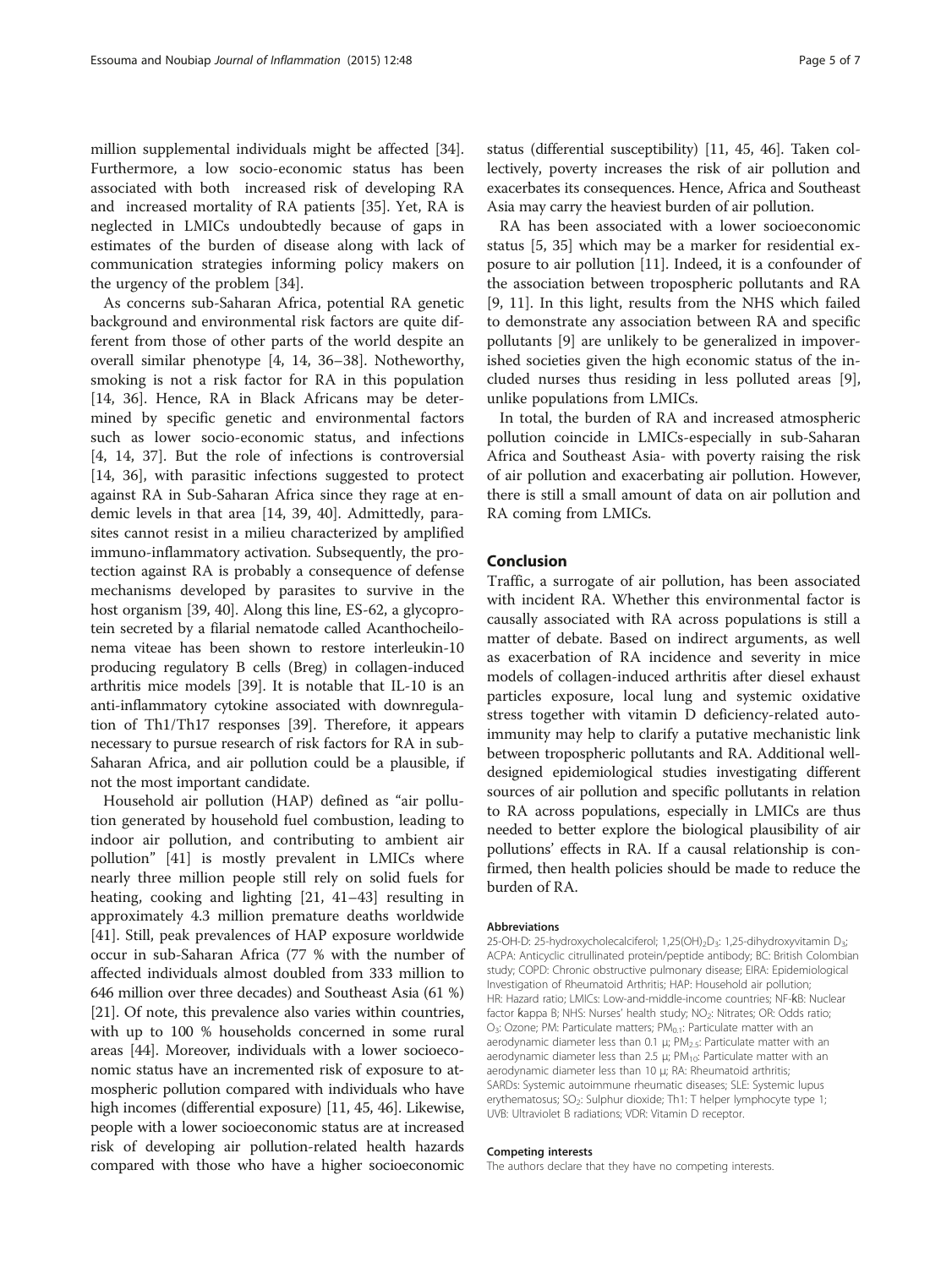#### <span id="page-5-0"></span>Authors' contributions

ME conceived the plan of the review, drafted the manuscript, and revised it. JJNN was involved in drafting and revised the manuscript. All authors read and approved the final manuscript.

Acknowledgments

The authors are solely responsible for the manuscript preparation, for its intellectual content, and for the decision to submit it for publication. No author received a funding. The manuscript was not revised by any language editor.

#### Author details

<sup>1</sup> Division of Medicine, Sangmelima's Reference Hospital, P.O. Box 890, Sangmelima, Cameroon. <sup>2</sup>Department of Medicine, Groote Schuur Hospital and University of Cape Town, Cape Town, South Africa. <sup>3</sup>Medical Diagnostic Center, Yaoundé, Cameroon.

#### Received: 17 March 2015 Accepted: 20 July 2015 Published online: 30 July 2015

#### References

- 1. Cross M, Smith E, Hoy D, Carmona L, Wolfe F, Vos T, et al. The global burden of rheumatoid arthritis: estimates form the Global Burden of Disease 2010 study. Ann Rheum Dis. 2014;73:1316–22.
- Dadoun S, Zeboulon-Ktorza N, Combescure C, Elhai M, Rozenberg S, Gossec L, et al. Mortality in rheumatoid arthritis over the last fifty years: systematic review and meta-analysis. Joint Bone Spine. 2013;80:29–33.
- 3. Aletaha D, Neogi T, Silman AJ, Funovtis J, Felson DT, Bingham 3rd CO, et al. 2010 Rheumatoid arthritis classification criteria: an American College of Rheumatology/European League Against Rheumatism collaborative initiative. Ann Rheum Dis. 2010;69:1580–8.
- 4. Ruiz-Esquide V, Sanmartí R. Tobacco and other environmental risk factors in rheumatoid arthritis. Reumatol Clin. 2012;8(6):342–50.
- Tobon GJ, Youinou P, Saraux A. The environment, geo epidemiology, and auto-immune disease: Rheumatoid arthritis. J Autoimmun. 2010;35(1):10–4.
- 6. Hoovestol RA, Mikuls TA. Envirronmental exposures and rheumatoid arthritis risk. Clin Rheumatol Rep. 2011;13:431–9.
- 7. Boama PO, Onumah J, Takase M, Bonsu PO, Salifu T. Air pollution control techniques. Global J Bio-Sci Biotechnol. 2012;1(2):124–31.
- 8. Hart JE, Laden F, Puett RC, Kostenbader KH, Karlson WE. Exposure to traffic pollution and increased risk of rheumatoid arthritis. Environ Health Perspect. 2009;117:1065–9.
- 9. Hart JE, Kalberg H, Laden F, Kostenbader KH, Yanosky JD, Klareskog R, et al. Ambient air pollution exposures and risk of rheumatoid arthritis in the Nurses' Health Study. Arthritis Care Res (Hoboken). 2013;65(7):1190–6.
- 10. De Roos AJ, Koehoorn M, Tamburic L, Davies HW, Brauer M. Proximity to traffic, ambient air pollution, and community noise in relation to incident rheumatoid arthritis. Environ Health Perspect. 2014;122:1075–80.
- 11. Gan RW, Deane KD, Zerbe GO, Demoruelle MK, Weisman MH, Buckner JH, et al. Relationship between air pollution and positivity of RA-related autoantibodies in individuals without established RA: a report on SERA. Ann Rheum Dis. 2013;72(12):2002–5.
- 12. Hart JE, Källberg H, Laden F, Bellander T, Costenbader KH, Holmqvist M, et al. Ambient air pollution exposures and risk of rheumatoid arthritis: results from the Swedish EIRA case–control study. Ann Rheum Dis. 2013;72(6):888–94.
- 13. Sigari N, Moghimi N, Sharhaki SF, Mohammadi S, Roshani D. Anti-cyclic citrullinated peptide (CCP) antibody in patients with wood-smoke-induced chronic obstructive pulmonary disease (COPD) without rheumatoid arthritis. Rheumatol Int. 2015;35:85–91.
- 14. Nogueira L, Cornillet M, Singwe-Ngandeu M, Viatte S, Bas S, Gabay C, et al. In Black Africans with rheumatoid arthritis, ACPA recognize citrullinated fibrinogen and the derived peptides α36-50Cit38,42 and β60-74Cit60,72,74, like in Caucasians. Clin Immunol. 2014;152:58–64.
- 15. Bernatsky S, Fournier M, Pineau CA, Clarke AE, Vinet E, Smargiassi A. Associations between ambient fine particulate levels and disease activity in patients with Systemic Lupus Erythematosus (SLE). Environ Health Perspect. 2011;119:45–9.
- 16. Vidotto JP, Pereira LA, Braga ALF, Silva CA, Sallum AM, Campos LM, et al. Atmospheric pollution: influence on hospital admissions in paediatric rheumatic diseases. Lupus. 2012;21:526–33.
- 17. E Bernatsky S, Smargiassi A, Johnson M, Kaplan GG, Barnabe C, Svenson L, et al. Fine particulate air pollution, nitrogen dioxide, and systemic auto- immune rheumatic disease in Calgary, Alberta. Environment Res. 2015;140:474–8.
- 18. Ritz SA. Air pollution as a potential contributor to the 'epidemic' of autoimmune disease. Med Hypotheses. 2010;74:110–7.
- 19. Farhat SCL, Silva CA, Orione MAM, Campos LMA, Sallum AME, Braga ALF. Air pollution in autoimmune rheumatic diseases: a review. Autoimmunity Rev. 2011;11:14–21.
- 20. Balti EV, Echouffo-Tcheugui JB, Yako YY, Kengne AP. Air pollution and risk of type 2 diabetes mellitus: a systematic review and meta-analysis. Diabetes Res Clin Pract. 2014;106:161–72.
- 21. Bonjour S, Adair-Rohani H, Wolf J, Bruce NG, Mehta S, Pru-ustun A, et al. Solid fuel use for household cooking: country and regional estimates for 1980–2010. Environ Health Perspect. 2013;121:784–90.
- 22. World Health Organization. Health Aspects of Air Pollution with Particulate Matter, Ozone and Nitrogen Dioxide. World Health Organization. Bonn, Germany; 2003. [http://www.euro.who.int/\\_\\_data/assets/pdf\\_file/0005/](http://www.euro.who.int/__data/assets/pdf_file/0005/112199/E79097.pdf) [112199/E79097.pdf.](http://www.euro.who.int/__data/assets/pdf_file/0005/112199/E79097.pdf) Accessed 7 June 2015.
- 23. Yoshino S, Sagai M. Enhancement of collagen-induced arthritis in mice by diesel exhaust particles. J Pharmacol Exp Ther. 1999;290(2):524–9.
- 24. Yoshino S, Hayashi H, Taneda S, Sagai M, Mori Y. Effect of diesel exhaust particle extracts on collagen-induced arthritis in mice. Autoimmunity. 2002;35(1):57–61.
- 25. Ying G, Wang Y, Cen XM, Yang M, Liang Y, Xie QB. Lipid peroxidationmediated inflammation promotes cell apoptosis through activation of NF-κB pathway in rheumatoid arthritis synovial cells. Mediators Inflamm. 2015;2015:460310.
- 26. Valesini G, Gerardi MC, Iannuccelli C, Pacucci VA, Pendolino M, Shoenfeld Y. Citrullination and autoimmunity. Autoimmunity Rev. 2015;14:490–7.
- 27. Song GG, Bae SC, Lee YH. Association between vitamin D intake and the risk of rheumatoid arthritis: a meta-analysis. Clin Rheumatol. 2012;31:1733–9.
- 28. Hiraki LT, Arkema EV, Cui J, Malspeis S, Costenbader KH, Karlson EW. Circulating 25-hydroxyvitamin D level and risk of developing rheumatoid arthritis. Rheumatology. 2014;53:2243–8.
- 29. Sahebari M, Mirfeizi Z, Rafatpanah H, Goshyeshi L. 25(OH) vitamin D serum values and rheumatoid arthritis disease activity (DA S28 ESR). Caspian J Intern Med. 2014;5(3):148–55.
- 30. Wacker M, Holick MF. Sunlight and Vitamin D: A global perspective for health. Dermatoendocrinol. 2013;5(1):51–108.
- 31. Agarwal KS, Mughal MZ, Upadhyay P, Berry JL, Mawer EB, Puliyel JM. The impact of atmospheric pollution on vitamin D status of infants and toddlers in Delhi. India Arch Dis Child. 2002;87(2):111–3.
- 32. Manicourt DH, Devogelaer JP. Urban tropospheric ozone increases the prevalence of vitamin D deficiency among Belgian postmenopausal women with outdoor activities during summer. J Clin Endocrinol Metab. 2008;93(10):3893–9.
- 33. Hosseinpanah F, Hashemi Pour S, Heibatollahi M, Moghbel N, Asefzade S, Azizi F. The effects of air pollution on vitamin D status in healthy women: A cross sectional study. BMC Public Health. 2010;10:519.
- 34. Rudan I, Sidhu S, Papana A, Meng S-J, Xin–Wei Y, Wang W, et al. Prevalence of rheumatoid arthritis in low– and middle–income countries: A systematic review and analysis. J Global Health. 2015;5(1):010409.
- 35. Ghawi H, Crowson CS, Rand-Weaver J, Krusemark E, Gabriel SE, Juhn YJ. A novel measure of socioeconomic status using individual housing data to assess the association of SES with rheumatoid arthritis and its mortality: a population-based case–control study. BMJ Open. 2015;5:e006469.
- Malemba JJ, Mbuyi-Muamba JM, Mukaya J, Bossuyt X, Emonds MP, Deiteren K. The phenotype and genotype of rheumatoid arthritis in the Democratic Republic of Congo. Arthritis Res Ther. 2013;15:R89.
- 37. Jung KR, Choi S-E, Cha CH, Oh HB, Heo SH, Ahn HY, et al. Meta-analysis of the association between HLA-DRB1 allele and rheumatoid arthritis susceptibility in Asian populations. J Korean Med Sci. 2007;22:973–80.
- 38. Herraez DL, Martinez-Bueno M, Riba L, Gracia de la Torre I, Sacnum M, Goni M, et al. Rheumatoid Arthritis in Latin Americans Enriched for American Ancestry Is Associated with Loci in Chromosomes 1, 12, 13, and the HLA Class II Region. Arthritis Rheum. 2013;65(6):1457–67.
- 39. Rodgers DT, Pineda MA, McGrath MA, Al-Riyami LA, Harnett W, Harnett MM. Protection against collagen-induced arthritis in mice afforded by the parasitic worm product, ES-62, is associated with restoration of the levels of interleukin-10-producing B cells and reduced plasma cell infiltration of the joints. Immunology. 2013;141:457–66.